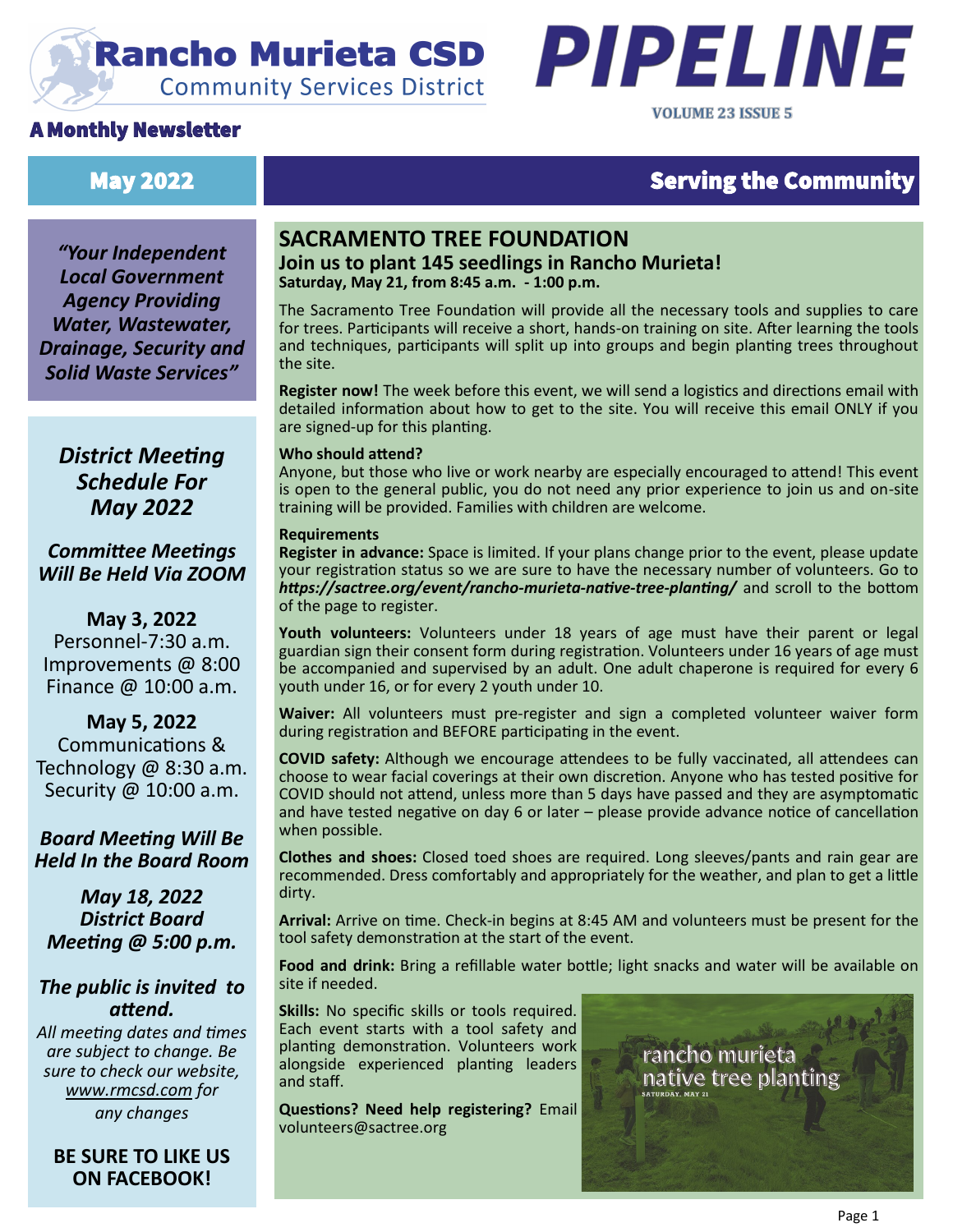#### **GM CORNER Budget Update—Proposed Rate Increase**

The District recently sent the Proposition 218 Notice of a Public Hearing. The notice defines the PROPOSED increases in rates for the July 1, 2022, to June 30, 2023, fiscal year. By law, CSD provides this notice and sets a maximum amount ratepayers may be charged for each service that comprise the total utility bill. The primary rates are Water, Sewer, Drainage, Security and Solid Waste. In compliance with the provisions of Proposition 218, the District will conduct a public hearing on June 1, 2022. Based on internal review of public input, the District Board members will set the final rates for the coming year through a vote. The utility bill *can* go down, but by law, rates cannot exceed what was provided in the original Proposition 218 notice.

The proposed increase is 19%, up 2% from last year's Prop 218 notice. This increase has drawn a significant amount of public concern. The District understands that the increases may seem "out of the ballpark", however, there are several reasons that make this increase necessary.

At the Special Board meeting on March 28, the Board unanimously voted to adopt the first year of a five-year plan to fund the District's reserves at 60%. This decision shifted the focus from short term needs to long term planning for the District's future. This difficult decision was necessary to improve the District's capability to repair, replace and improve upon existing infrastructure. The goal is to maintain the Districts financial stability. Until last year, District Boards minimally increased reserve contributions, if at all, and District staff did not have the funding for the tools and resources necessary to be proactive, but rather reactive when addressing infrastructure needs. The lack of a stable reserve fund not only prohibited the ability of the District to attend to aging infrastructure, but left District staff tackling emergency repairs with aging equipment while trying to provide the best quality of service.

At the April 18, 2012 District Board meeting, staff reported the reserve totals at \$8,493,125. At the time, the District's total infrastructure was valued around \$30 million. Ten years later, at the April 20, 2022, District Special Board meeting staff reported the unaudited reserve totals at \$11,808,618 and per the March 28 Special Board meeting on reserves, the total infrastructure was valued at \$50 million. This is not nearly enough reserve funds to accommodate a major catastrophe nor be proactive in preventing them.

The proposed budget includes a \$21.00 increase to be collected each month for water and sewer reserves that we will use for long term repair, replacement and upgrades to our water and sewer infrastructure. By law, every penny we collect for reserves is placed in a restricted fund that may only be used for that purpose. As your water and sewer systems provider, it is important for you to know that we are only collecting for water and sewer infrastructure that is currently in use. All the infrastructure installed and modified for the new developments is completely paid for by the developers.

Additionally, staff had to take into consideration the rising inflationary costs that have impacted everything from electricity and gas to chemical and industrial costs. Unfortunately, the District is not immune to the rising costs of operating and needed to increase the base charge for both Water and Sewer to maintain regular operations. These increases allow the District to maintain the existing service levels and continue to provide the District residents with high quality water and sewer services, while continuing to balance reactionary responses to crises against proactive long-term solutions.

Without these increases, the District will need to cut services where possible in order to prevent going over budget. This means the service levels residents are accustomed to may decrease over a period of time and already aging infrastructure will continue to erode due to lack of funding availability. The longer deferred maintenance stays deferred, the costlier it becomes, especially in the era of high inflation and prevailing wage costs.

The District welcomes active participation in the process. There will be a budget hearing where your voice will be heard. The owner of record or tenant (customer of record) may protest this rate increase. To protest the increase, you may mail a letter to P.O. Box 1050, Rancho Murieta, CA 95683. You may also hand deliver this protest to the District Office at 15160 Jackson Road. The law requires all Proposition 218 protests to be in writing. We cannot accept electronic (e-mail) letters.

# **Board of Directors**

**Linda Butler Director** 

 **Tim Maybee Randy Jenco Linda Butler Allen Butler Report Randy John Merchant President Vice President Director Director Director tmaybee@rmcsd.com rjenco@rmcsd.com lbutler@rmcsd.com jmerchant@rmcsd.com mpohll@rmcsd.com**

**Martin Pohll Director**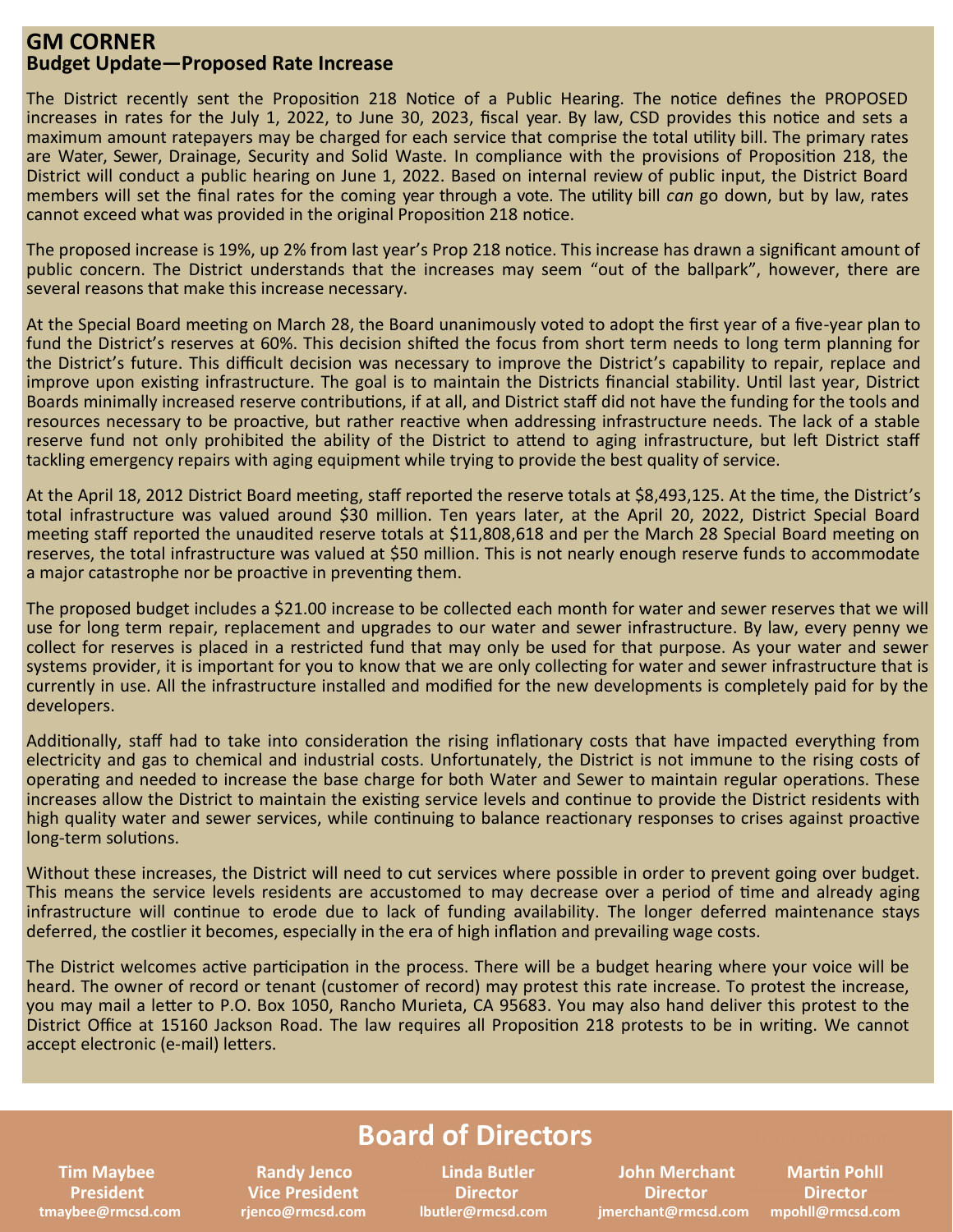# **Rancho Murieta CSD PIPELINE**

# A Monthly Newsletter

# May 2022 Serving the Community

# **BUSINESS HOURS**

Monday - Thursday 8:00 a.m. to 5:30 p.m. *Friday—Closed*

# **DISTRICT STAFF**

**Tom Hennig General Manager** [thennig@rmcsd.com](mailto:thennig@rmcsd.com)

**Paula O'Keefe Director of Administration** pokeefe@rmcsd.com

> **Michael Fritschi Director of Operations** mfritschi@rmcsd.com

**Kelly Benitez Security Supervisor** kbenitez@rmcsd.com

**Amelia Wilder District Secretary** [awilder@rmcsd.com](mailto:jwerblun@rmcsd.com)

**Recruiting Accounting Manager**

**Travis Bohannon Chief Plant Operator** [tbohannon@rmcsd.com](mailto:tbohannon@rmcsd.com)

**Ron Greenfield Utilities Supervisor** [rgreenfield@rmcsd.com](mailto:tbohannon@rmcsd.com)

# **April 20, 2022 BOARD MEETING HIGHLIGHTS**

- Discussed Results of Security Opinion Poll relating to Security Services and tax revenue, authorized GM to proceed with actions necessary to initiate placing a Special Tax Proposal onto the 11/8/2022 Ballot, and to hire consulting firm to educate the community and to hire a tax consultant
- Authorized GM to enter into a contract with Robert Half Technologies for recruitment services
- Approved Contract with California CAD Solutions to continue building the District's GIS System
- Approved Resolution R2022-08 authorizing District to enter into an agreement with the State Department of Water Resources to Receive \$1.3 million (SB170)
- Approved Resolution R2022-09 appropriating funds from Sewer Replacement Reserves for the purchase of lift station 6A pump
- Approved Resolution R2022-10 appropriating funds from Sewer Replacement Reserves for the purchase of lift station 6A wiring

#### **FEBRUARY 2022 COMMITTEE MEETING HIGHLIGHTS**

 Improvements Committee • Discussed contract with CalCAD Geographical System

**Security Committee** Discussed Safety Center Building Upgrade

Finance Committee 4/5 and Special Finance Committee 4/14 Discussed Security Opinion Poll Communications & Technology Committee

# **FISCAL YEAR 2022-2023 BUDGET HEARING SCHEDULED**

The 2022-2023 fiscal year for the District begins July 1, 2022. The budget, including Capital Projects and the proposed service charge increases and special tax adjustments is scheduled for the District's June 1, 2022 special meeting of the Board of Directors.

Directors and staff have been reviewing data and have capped the projected increase for residential customers to 19 percent. The rate could be reduced during these hearings, but not increased. Notices to customers regarding the rate increase were mailed on April 13, 2022 in compliance with Proposition 218. The proposed rate hike would increase the average residential bill \$41.44 per month.

You can protest the rate increase. Protests must be submitted in writing. Written letters of protest must be received at the District prior to the close of the June 1, 2022 public hearing. Email protest letters will not be accepted. Protests must contain your name and a description of the property in which you are the owner of record or tenant (customer of record). A street address and/or the assessor's parcel number are sufficient descriptions. Send your comments to Rancho Murieta Community Services District, C/O Director of Administration, P.O. Box 1050, Rancho Murieta, California 95683 or call (916) 354-3700.

# **DEVELOPMENT UPDATE**

**Riverview**: Phase 1b utility installation has continued with sewer lines and storm drain lines being installed.

**Retreats:** Grading has begun on the north section of the retreats. There is a significant amount of spoils being transported off site (and imported) which was previously created a lot of truck traffic and dirt being deposited on the haul route in Rancho Murieta. The District is working with the Developer to reduce the impact of the truck traffic and resulting soil sloughing on the road. Currently the developer is running 2 street sweepers.

**Taco Bell:** Building construction has continued for the new Taco Bell which is slated to open in May of this year.

**Circle K/Shell**: Most utilities have been tied in and the developer is working on extending a fire service line to the property.